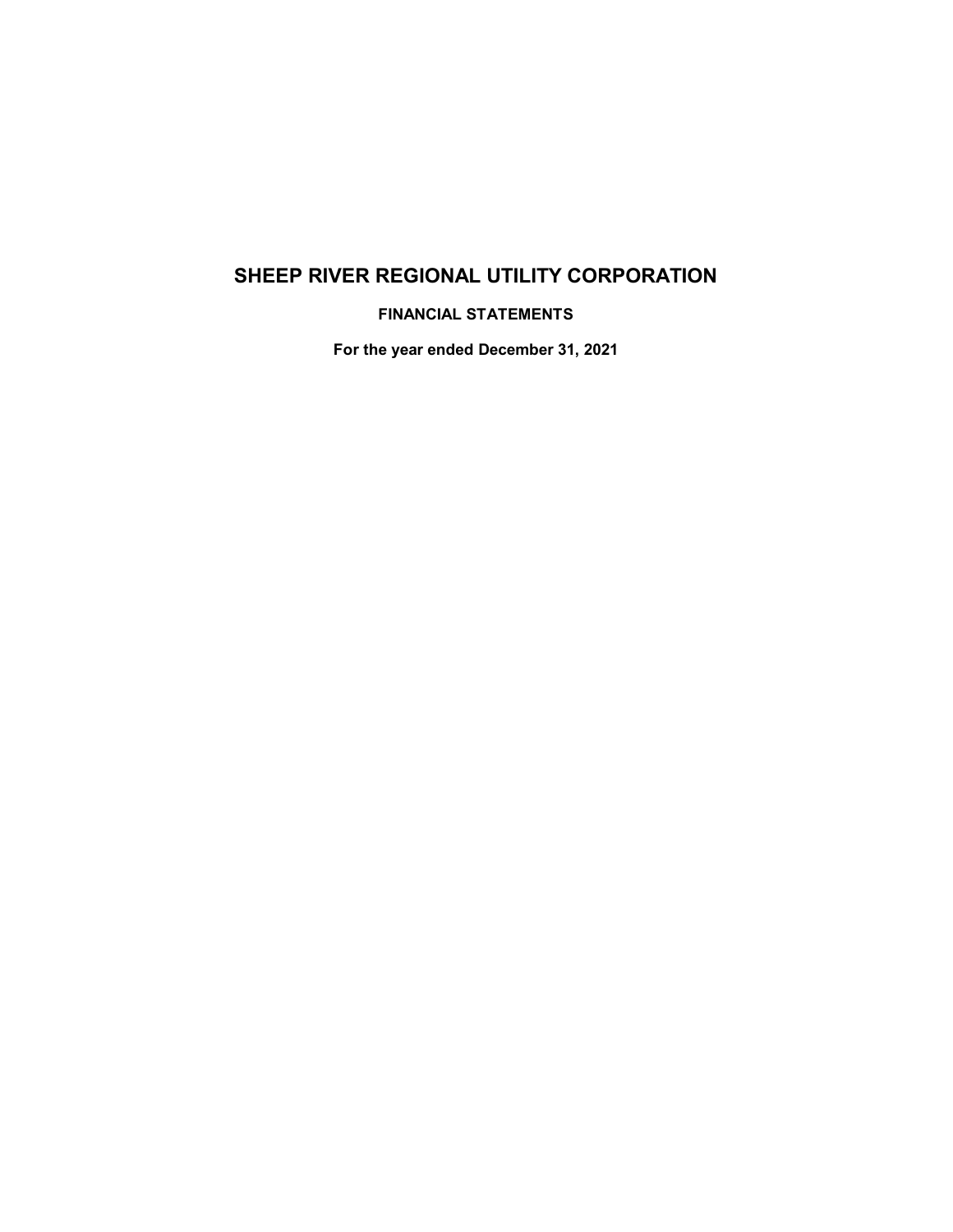### **SHEEP RIVER REGIONAL UTILITY CORPORATION TABLE OF CONTENTS For the year ended December 31, 2021**

| <b>INDEPENDENT AUDITOR'S REPORT</b>       | 1 - 2    |
|-------------------------------------------|----------|
| <b>FINANCIAL STATEMENTS</b>               |          |
| STATEMENT OF FINANCIAL POSITION           | 3        |
| STATEMENT OF OPERATIONS                   | 4        |
| STATEMENT OF CHANGE IN NET FINANCIAL DEBT | 5        |
| STATEMENT OF CASH FLOWS                   | 6        |
| NOTES TO THE FINANCIAL STATEMENTS         | $7 - 13$ |
| SCHEDULES TO THE FINANCIAL STATEMENTS     | 14 - 15  |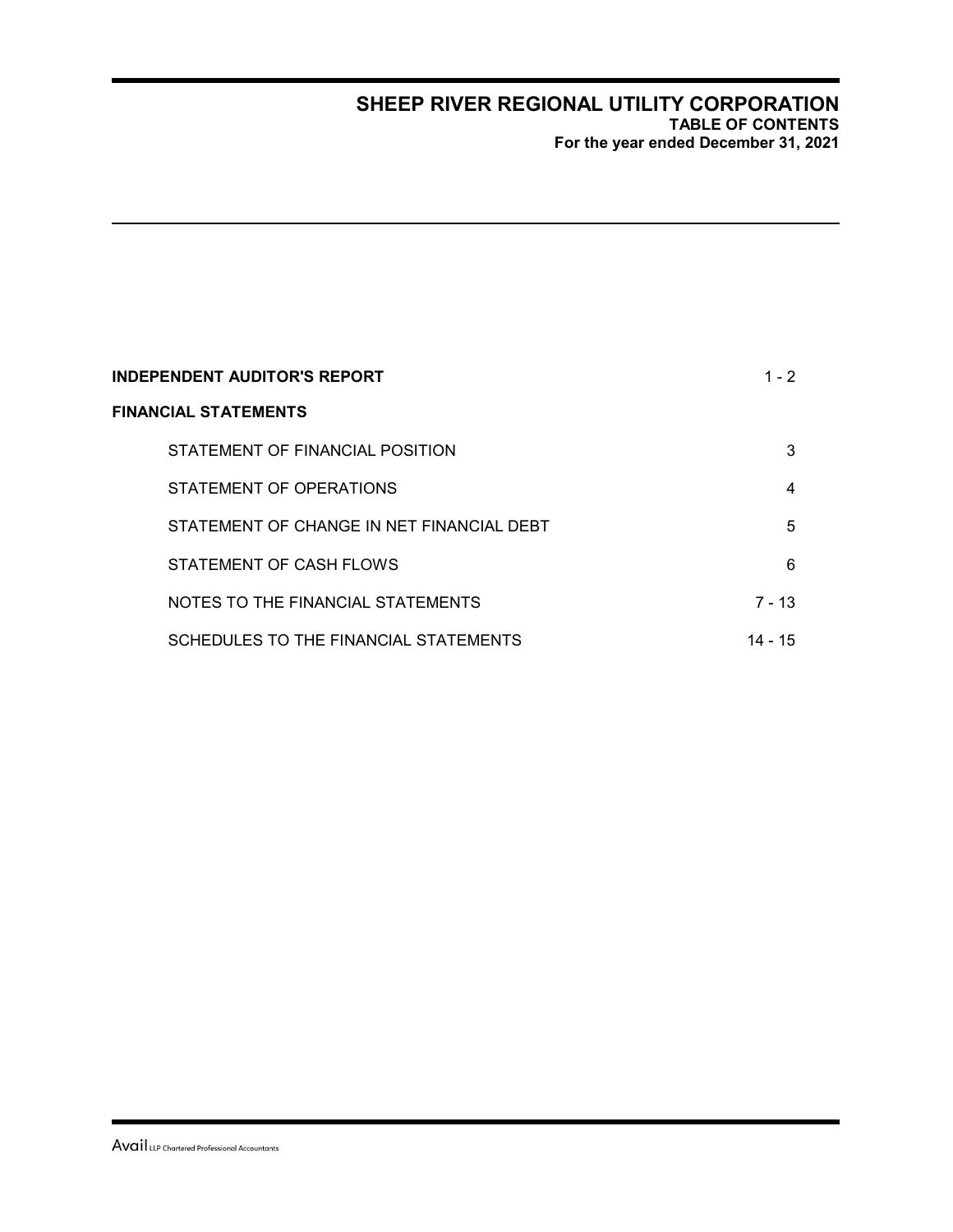

### **INDEPENDENT AUDITOR'S REPORT**

To: The Board of Sheep River Regional Utility Corporation

#### *Opinion*

We have audited the financial statements of the Sheep River Regional Utility Corporation which comprise the statement of financial position as at December 31, 2021, and the statements of operations, change in net financial debt and cash flows for the year then ended, and notes to the financial statements, including a summary of significant accounting policies.

In our opinion, the accompanying financial statements present fairly, in all material respects, the financial position of the corporation as at December 31, 2021, its results of operations, change in net financial debt and its cash flows for the year then ended in accordance with Canadian public sector accounting standards.

#### *Basis for Opinion*

We conducted our audit in accordance with Canadian generally accepted auditing standards. Our responsibilities under those standards are further described in the Auditor's Responsibilities for the Audit of the Financial Statements section of our report. We are independent of the corporation in accordance with the ethical requirements that are relevant to our audit of the financial statements in Canada, and we have fulfilled our other ethical responsibilities in accordance with these requirements. We believe that the audit evidence we have obtained is sufficient and appropriate to provide a basis for our opinion.

### *Responsibilities of Management and Those Charged with Governance for the Financial Statements*

Management is responsible for the preparation and fair presentation of the financial statements in accordance with Canadian public sector accounting standards, and for such internal control as management determines is necessary to enable the preparation of financial statements that are free from material misstatement, whether due to fraud or error.

In preparing the financial statements, management is responsible for assessing the corporation's ability to continue as a going concern, disclosing, as applicable, matters related to going concern and using the going concern basis of accounting unless management either intends to liquidate the corporation or to cease operations, or has no realistic alternative but to do so.

Those charged with governance are responsible for overseeing the corporation's financial reporting process.

### *Auditor's Responsibilities for the Audit of the Financial Statements*

Our objectives are to obtain reasonable assurance about whether the financial statements as a whole are free from material misstatement, whether due to fraud or error, and to issue an auditor's report that includes our opinion. Reasonable assurance is a high level of assurance, but is not a guarantee that an audit conducted in accordance with Canadian generally accepted auditing standards will always detect a material misstatement when it exists. Misstatements can arise from fraud or error and are considered material if, individually or in the aggregate, they could reasonably be expected to influence the economic decisions of users taken on the basis of these financial statements. As part of an audit in accordance with Canadian generally accepted auditing standards, we exercise professional judgment and maintain professional skepticism throughout the audit. We also: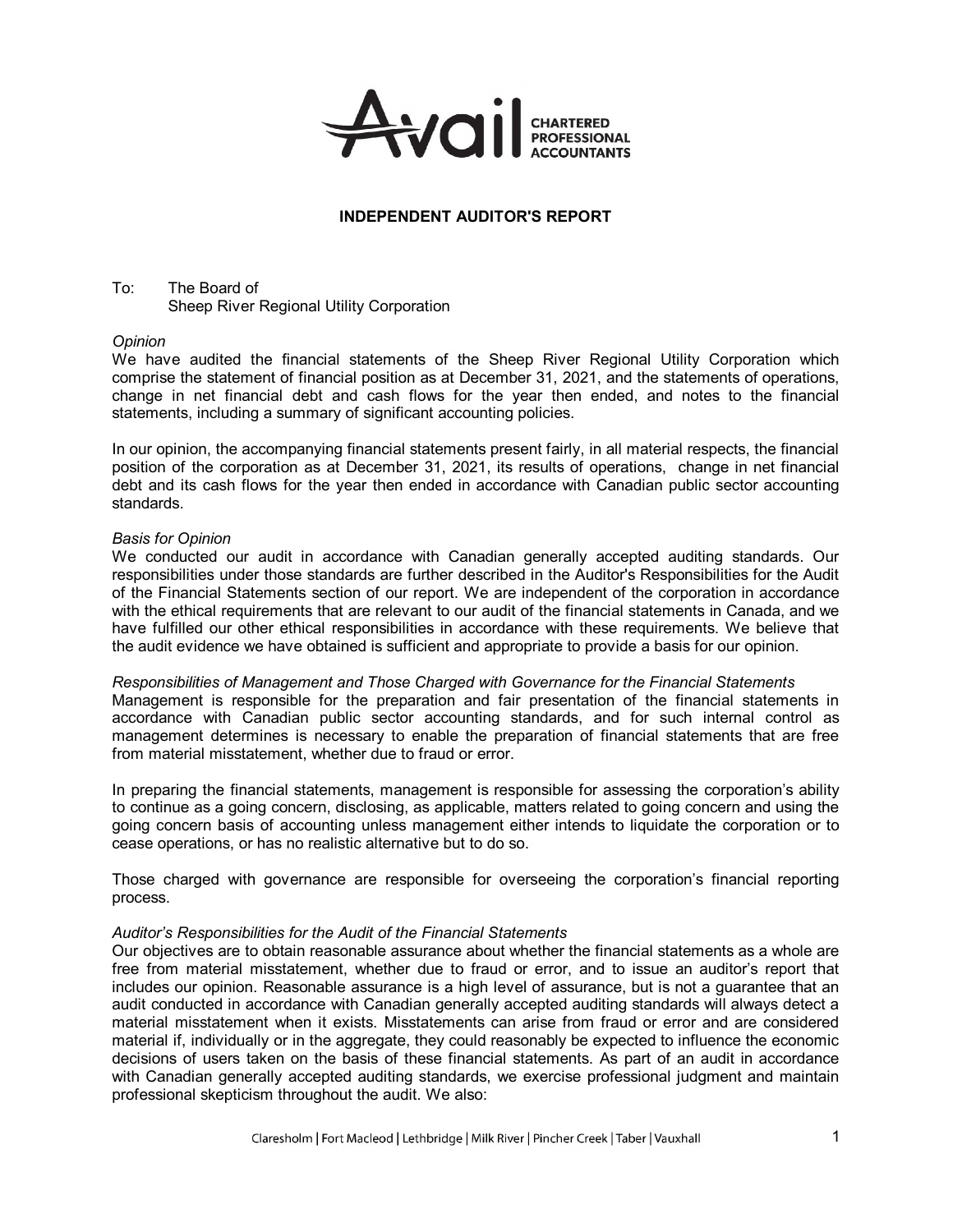#### **INDEPENDENT AUDITOR'S REPORT, continued**

- Identify and assess the risks of material misstatement of the financial statements, whether due to fraud or error, design and perform audit procedures responsive to those risks, and obtain audit evidence that is sufficient and appropriate to provide a basis for our opinion. The risk of not detecting a material misstatement resulting from fraud is higher than for one resulting from error, as fraud may involve collusion, forgery, intentional omissions, misrepresentations, or the override of internal control.
- · Obtain an understanding of internal control relevant to the audit in order to design audit procedures that are appropriate in the circumstances, but not for the purpose of expressing an opinion on the effectiveness of the corporation's internal control.
- · Evaluate the appropriateness of accounting policies used and the reasonableness of accounting estimates and related disclosures made by management.
- · Conclude on the appropriateness of management's use of the going concern basis of accounting and, based on the audit evidence obtained, whether a material uncertainty exists related to events or conditions that may cast significant doubt on the corporation's ability to continue as a going concern. If we conclude that a material uncertainty exists, we are required to draw attention in our auditor's report to the related disclosures in the financial statements or, if such disclosures are inadequate, to modify our opinion. Our conclusions are based on the audit evidence obtained up to the date of our auditor's report. However, future events or conditions may cause the company to cease to continue as a going concern.
- Evaluate the overall presentation, structure and content of the financial statements, including the disclosures, and whether the financial statements represent the underlying transactions and events in a manner that achieves fair presentation.

We communicate with those charged with governance regarding, among other matters, the planned scope and timing of the audit and significant audit findings, including any significant deficiencies in internal control that we identify during our audit.

Lethbridge, Alberta

Strail LLP

April 21, 2022 Chartered Professional Accountants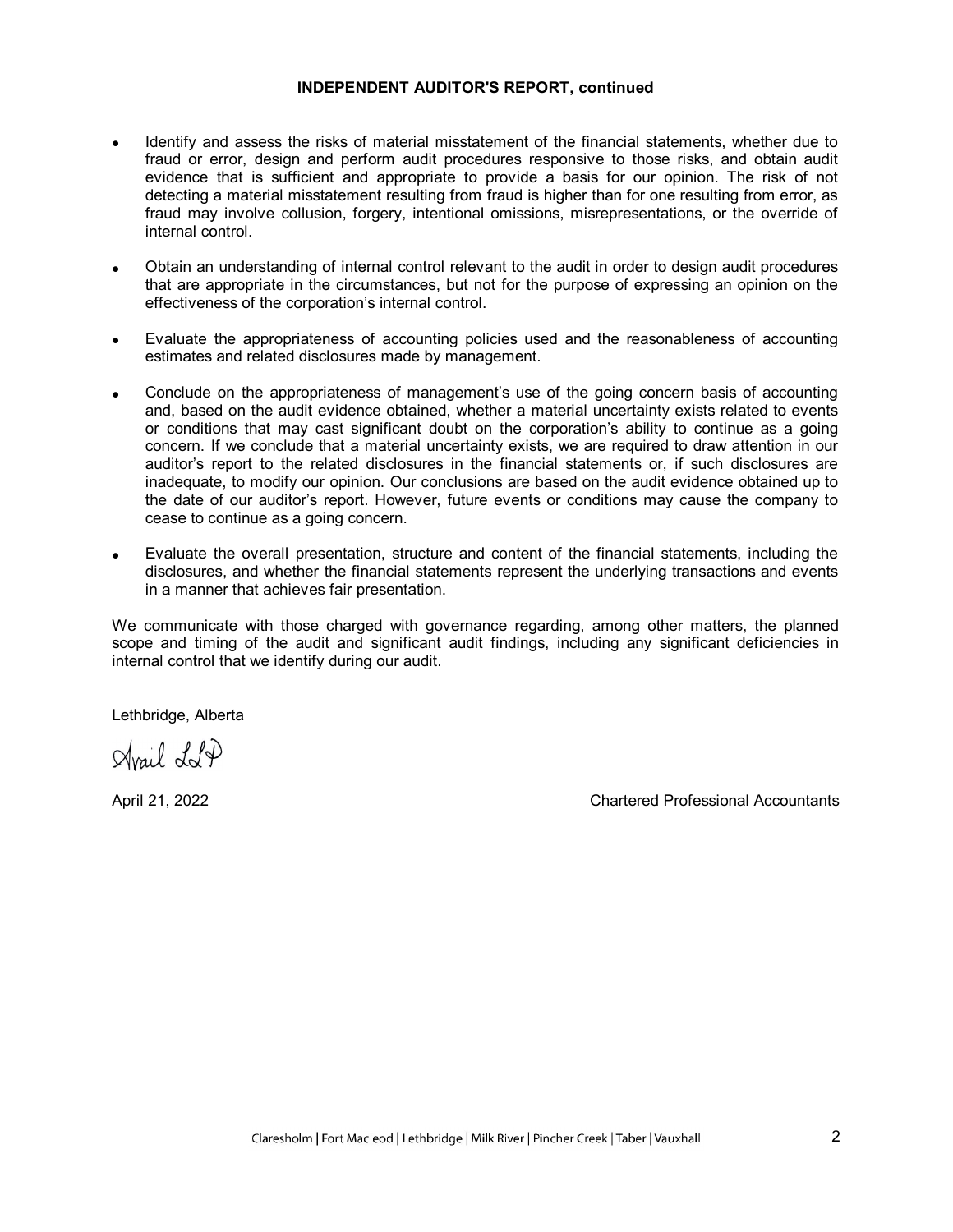**STATEMENT OF FINANCIAL POSITION As at December 31, 2021**

|                                                                         |    | 2021                  |     | 2020               |
|-------------------------------------------------------------------------|----|-----------------------|-----|--------------------|
| <b>Financial assets</b><br>Cash<br>Trade and other receivables (note 3) | \$ | 386,708 \$<br>100,708 |     | 251,722<br>151,612 |
|                                                                         |    | 487,416               |     | 403,334            |
| <b>Liabilities</b><br>Accounts payable and accrued liabilities          |    | 77,486                |     | 85,561             |
| Due to shareholders (note 4)                                            |    | 4,572,935             |     | 4,572,935          |
|                                                                         |    | 4,650,421             |     | 4,658,496          |
| Net financial debt                                                      |    | (4, 163, 005)         |     | (4,255,162)        |
| <b>Non-financial assets</b>                                             |    |                       |     |                    |
| Prepaid expenses                                                        |    | 14,458                |     | 14,441             |
| Tangible capital assets (schedule 1)                                    |    | 9,043,407             |     | 9,234,501          |
|                                                                         |    | 9,057,865             |     | 9,248,942          |
| Accumulated surplus (note 5, schedule 2)                                | S  | 4,894,860             | \$. | 4,993,780          |

Approved on behalf of the board:

Director Director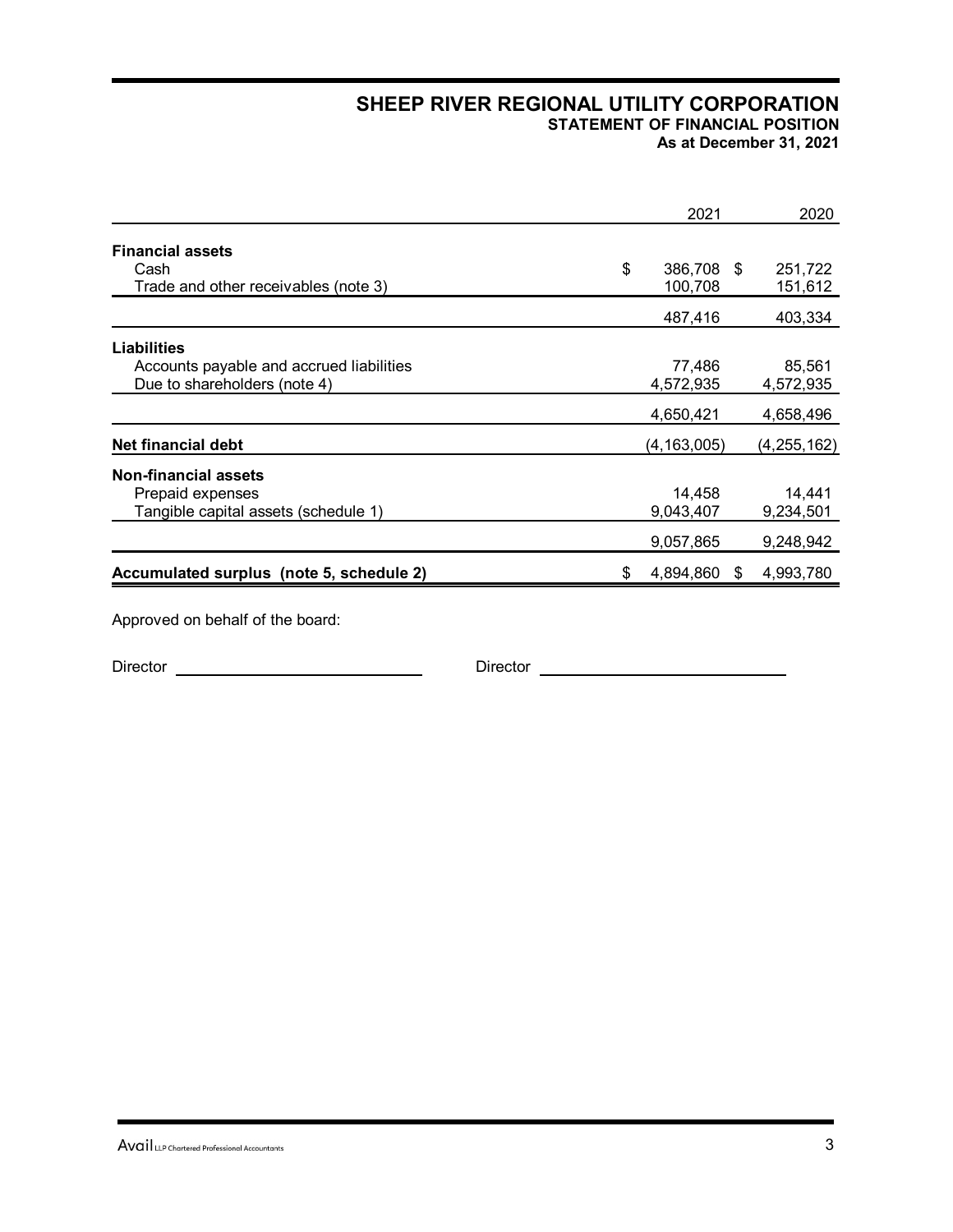**STATEMENT OF OPERATIONS**

|  |  |  |  | For the year ended December 31, 2021 |  |  |
|--|--|--|--|--------------------------------------|--|--|
|--|--|--|--|--------------------------------------|--|--|

|                                              | <b>Budget</b><br>(unaudited) | 2021            | 2020            |
|----------------------------------------------|------------------------------|-----------------|-----------------|
| <b>Revenue</b>                               |                              |                 |                 |
| Water requisition                            | \$<br>774,809 \$             | 774,805 \$      | 722,935         |
| Interest and other                           | 108,200                      | 317,394         | 74,682          |
|                                              | 883,009                      | 1,092,199       | 797,617         |
| <b>Expenses</b>                              |                              |                 |                 |
| Contracted and general services              | 291,110                      | 604,294         | 274,791         |
| Salaries, wages and benefits                 | 250,000                      | 233,838         | 242,327         |
| Materials, goods and utilities               | 130,600                      | 137,345         | 129,864         |
| Bank charges and short-term interest         | 250                          | 121             | 339             |
| Amortization of tangible capital assets      | 205,697                      | 215,521         | 213,079         |
|                                              | 877,657                      | 1,191,119       | 860,400         |
| Excess (deficiency) of revenue over expenses | 5,352                        | (98, 920)       | (62, 783)       |
| Accumulated surplus, beginning of year       | 4,993,780                    | 4,993,780       | 5,056,563       |
| Accumulated surplus, end of year             | \$<br>4,999,132              | 4,894,860<br>\$ | 4,993,780<br>\$ |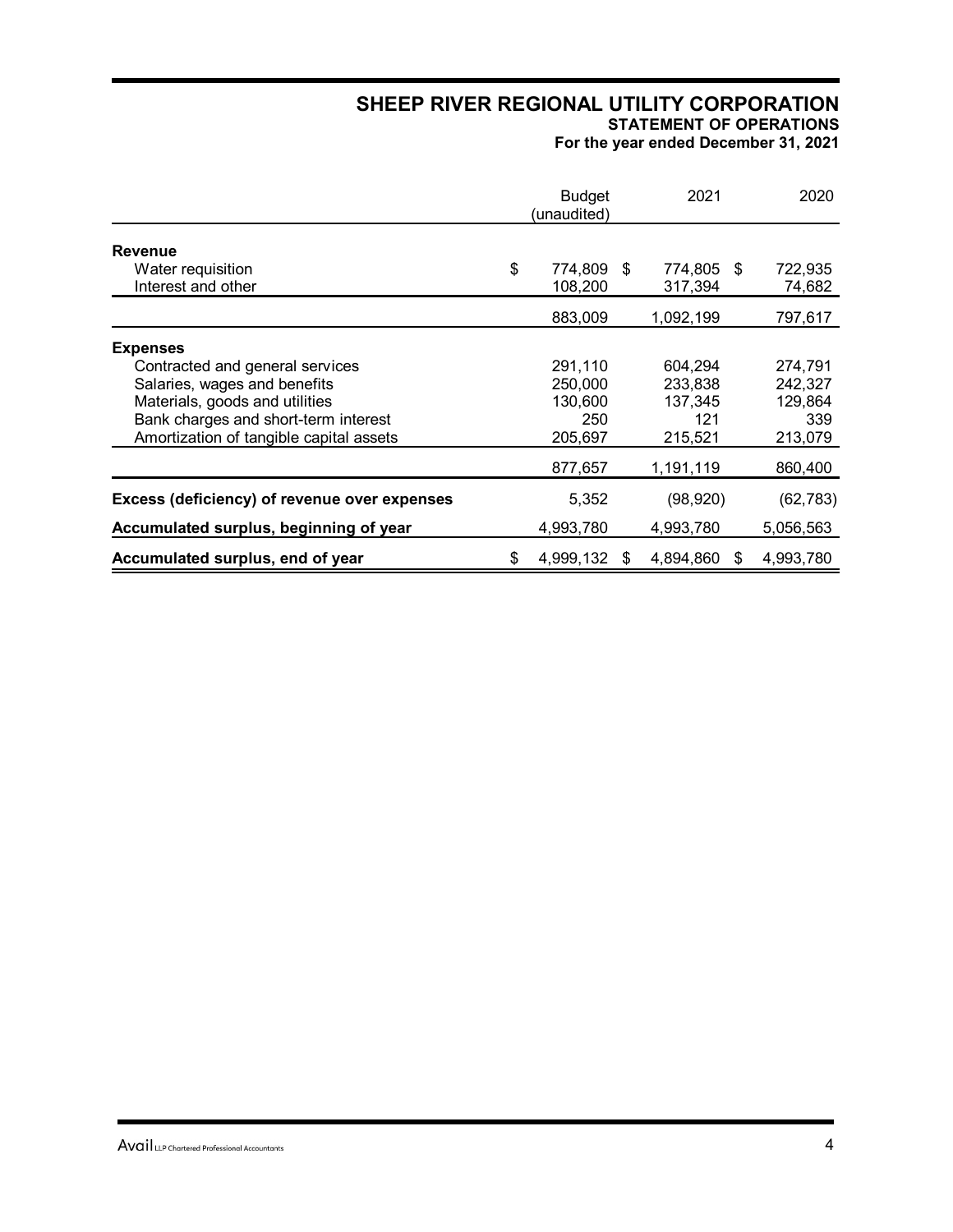### **SHEEP RIVER REGIONAL UTILITY CORPORATION STATEMENT OF CHANGE IN NET FINANCIAL DEBT**

**For the year ended December 31, 2021**

|                                                                                   | <b>Budget</b><br>(unaudited) |      | 2021                  | 2020                  |
|-----------------------------------------------------------------------------------|------------------------------|------|-----------------------|-----------------------|
| Excess (deficiency) of revenue over expenses                                      | \$<br>5,352                  | - \$ | (98,920) \$           | (62,783)              |
| Acquisition of tangible capital assets<br>Amortization of tangible capital assets | (108,000)<br>205,697         |      | (24, 429)<br>215,521  | (73, 820)<br>213,079  |
|                                                                                   | 97,697                       |      | 191.092               | 139,259               |
| Net change in prepaid expenses                                                    |                              |      | (15)                  | (1,048)               |
| Change in net financial debt<br>Net financial debt, beginning of year             | 103,049<br>(4, 255, 162)     |      | 92,157<br>(4,255,162) | 75,428<br>(4,330,590) |
| Net financial debt, end of year                                                   | \$<br>$(4, 152, 113)$ \$     |      | $(4, 163, 005)$ \$    | (4, 255, 162)         |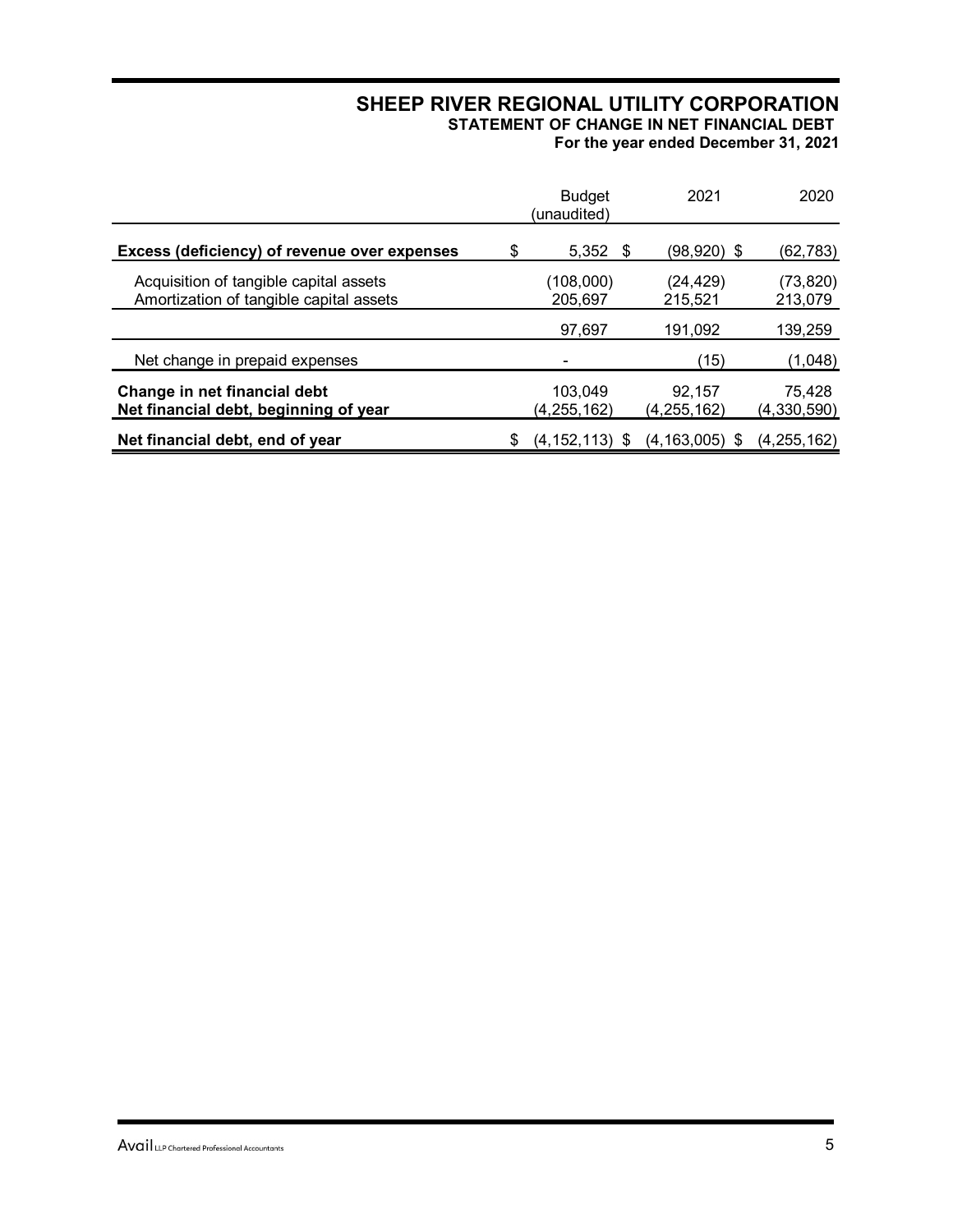**STATEMENT OF CASH FLOWS**

**For the year ended December 31, 2021**

|                                                | 2021                | 2020      |
|------------------------------------------------|---------------------|-----------|
| <b>Operating transactions</b>                  |                     |           |
| Deficiency of revenue over expenses            | \$<br>$(98,920)$ \$ | (62, 783) |
| Adjustments for items which do not affect cash |                     |           |
| Amortization of tangible capital assets        | 215,521             | 213,079   |
|                                                | 116,601             | 150,296   |
| Net change in non-cash working capital items   |                     |           |
| Trade and other receivables                    | 50,904              | (70, 803) |
| Prepaid expenses                               | (17)                | (1,048)   |
| Accounts payable and accrued liabilities       | (8,073)             | 18,710    |
| Cash provided by operating transactions        | 159,415             | 97,155    |
| <b>Capital transactions</b>                    |                     |           |
| Acquisition of tangible capital assets         | (24,429)            | (73, 820) |
| Increase in cash                               | 134,986             | 23,335    |
| Cash, beginning of year                        | 251,722             | 228,387   |
| Cash, end of year                              | \$<br>386,708<br>\$ | 251,722   |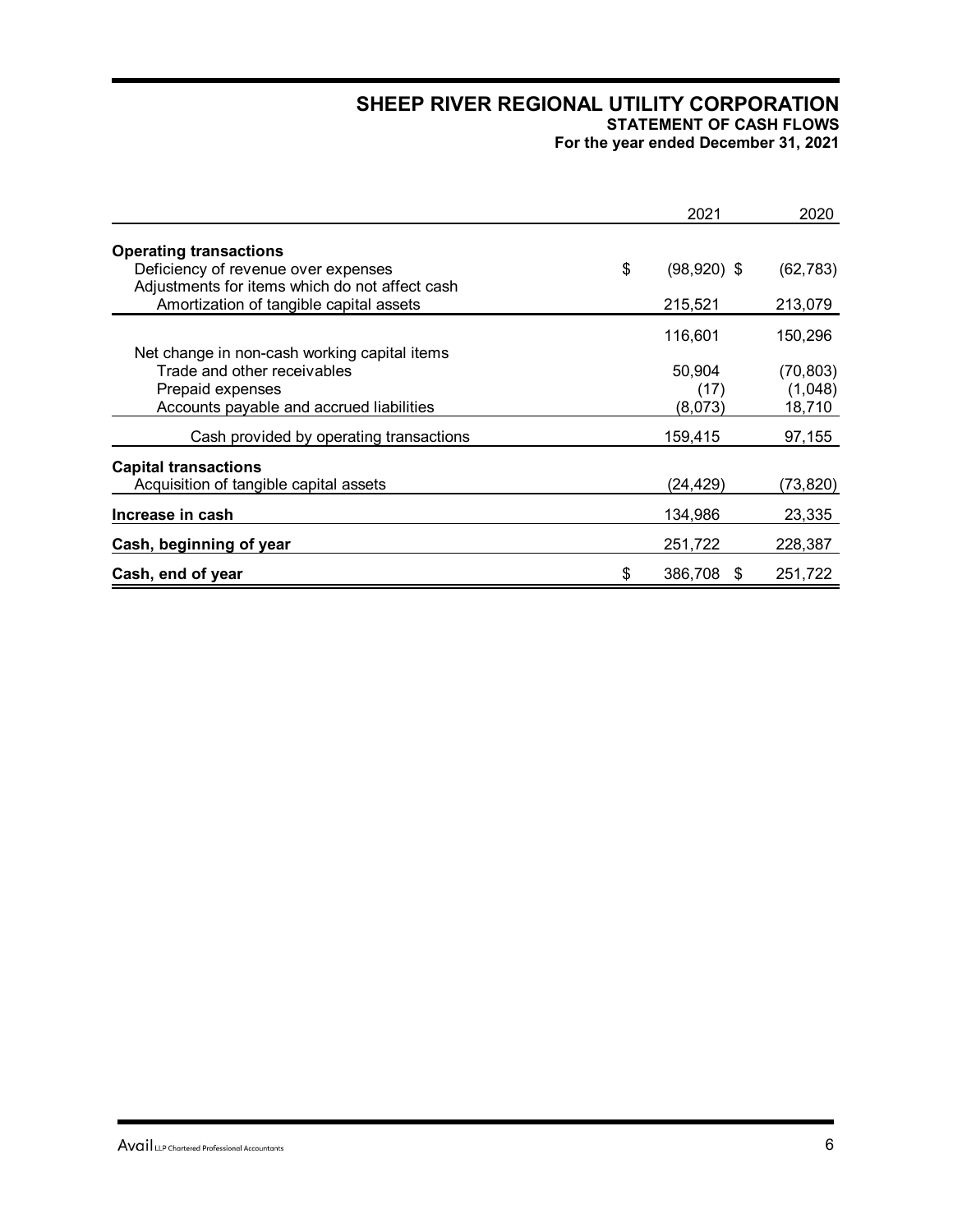**NOTES TO THE FINANCIAL STATEMENTS For the year ended December 31, 2021**

### **1. Nature of operations**

Sheep River Regional Utility Corporation (the "company") was incorporated under the Business Corporations Act of Alberta on June 30, 2013. It operates under a Ministerial Order pursuant to section 250 of the Municipal Governments Act of Alberta. The company was incorporated for the purpose of operating the supply, treatment and transmission of drinking water to the respective municipalities.

The shareholders of the company are the Town of Turner Valley, the Town of Black Diamond, Foothills County, and the Village of Longview.

The company is exempt from income taxation under Section 149 of the Canada Income Tax Act.

### 2. **Significant accounting policies**

The financial statements are prepared in accordance with Canadian public sector accounting standards and reflect the assets, liabilities, revenues and expenses, and change in the financial position of the company. Significant aspects of the accounting policies adopted by the company are as follows:

- (a) Revenue recognition Variable and fixed water revenues are recognized as revenue in the period in which the service is delivered or in which the transactions or events occurred that gave rise to the revenue.
- (b) Valuation of financial assets and liabilities

The company's financial assets and financial liabilities are measured as follows:

| Financial statement component            | Measurement                            |
|------------------------------------------|----------------------------------------|
| Cash                                     | Cost and amortized cost                |
| Trade and other receivables              | Lower of cost or net recoverable value |
| Accounts payable and accrued liabilities | Cost                                   |
| Due to shareholders                      | Cost                                   |

(c) Use of estimates

The preparation of financial statements in conformity with Canadian public sector accounting standards requires management to make estimates and assumptions that affect the reported amount of assets and liabilities and disclosure of contingent assets and liabilities at the date of the financial statements, and the reported amounts of revenue and expense during the period. Where measurement uncertainty exists, the financial statements have been prepared within reasonable limits of materiality. Actual results could differ from those estimates.

(d) Budget amounts

The budget amounts presented on the statement of operations are taken from the company's annual budget. Certain budget amounts have been reclassified to conform with the current year's financial statement presentation.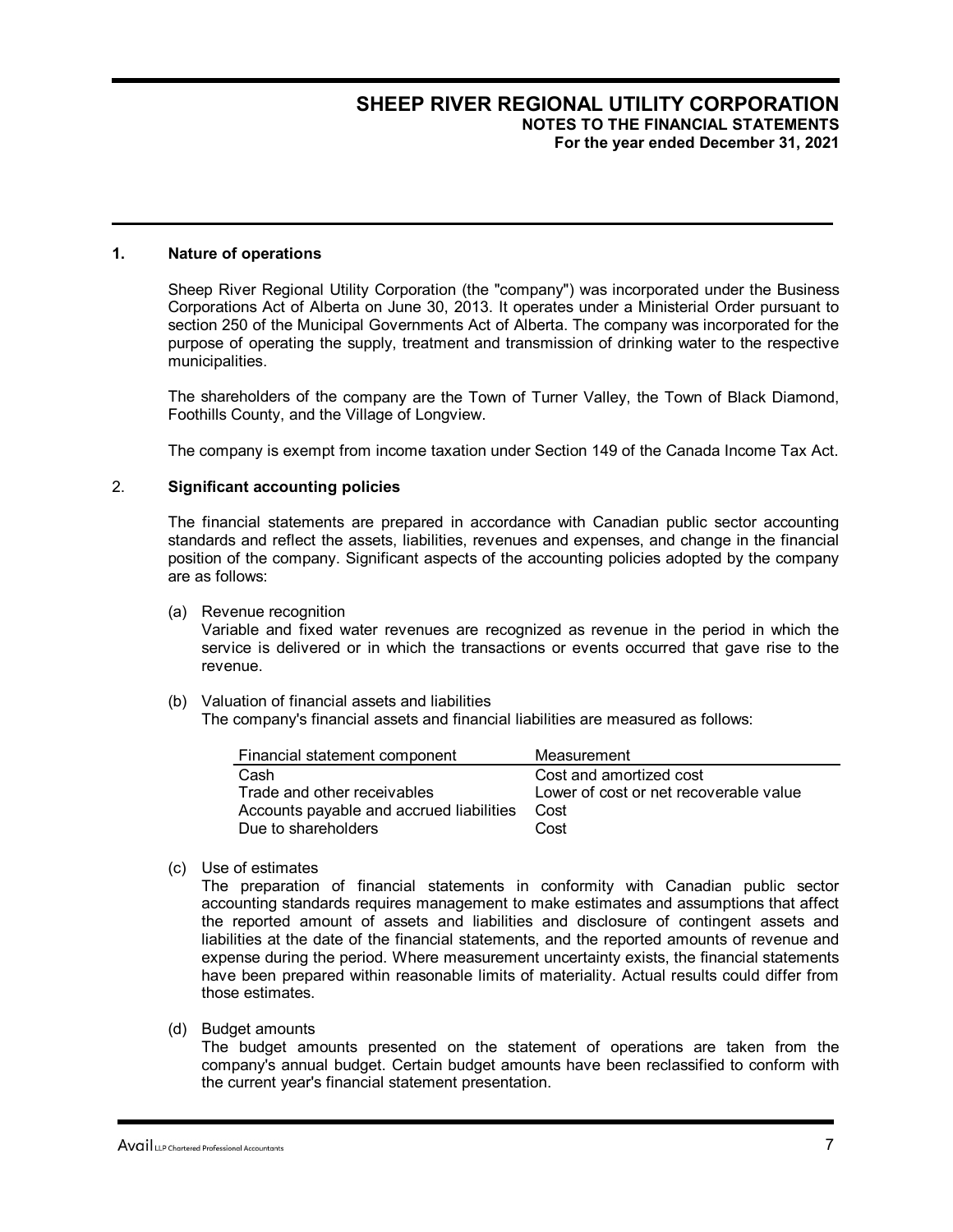**NOTES TO THE FINANCIAL STATEMENTS For the year ended December 31, 2021**

### **2. Significant accounting policies, continued**

(e) Non-financial assets

Non-financial assets are not available to discharge existing liabilities and are held for use in the provision of services. They have useful lives extending beyond the current year and are not intended for sale in the normal course of operations. The change in non-financial assets during the year, together with the excess of revenues over expenses, provides the Change in Net Financial Debt for the year.

(i) Tangible capital assets

Tangible capital assets are recorded at cost which includes all amounts that are directly attributable to acquisition, construction, development or betterment of the asset. The cost, less residual value, of the tangible capital assets is amortized on a straight-line basis over the estimated useful life as follows:

|                               | Years |  |
|-------------------------------|-------|--|
| <b>Buildings</b>              | 13-48 |  |
| <b>Engineering structures</b> | 38-73 |  |
| Equipment                     | 10    |  |

Full annual amortization is charged in the year of acquisition and none in the year of disposal. Assets under construction are not amortized until the asset is available for productive use.

### **3. Trade and other receivables**

|                                            |   | 2021             |      | 2020             |
|--------------------------------------------|---|------------------|------|------------------|
| Trade receivables<br><b>GST</b> receivable | S | 86.493<br>14,215 | - \$ | 141,889<br>9,723 |
|                                            |   | 100,708          | - \$ | 151,612          |

### **4. Due to shareholders**

|                                                | 2021                      | 2020                   |
|------------------------------------------------|---------------------------|------------------------|
| Town of Turner Valley<br>Town of Black Diamond | 2,057,821 \$<br>2,057,821 | 2.057.821<br>2,057,821 |
| <b>Foothills County</b>                        | 457.293                   | 457,293                |
|                                                |                           | 4,572,935 \$ 4,572,935 |

The amounts due to shareholders are non-interest bearing, and must be repaid to the three shareholders proportionately. There are no scheduled repayments. The amounts are secured by a General Security Agreement covering all present and after acquired property of the company and a land mortgage over the company's assets.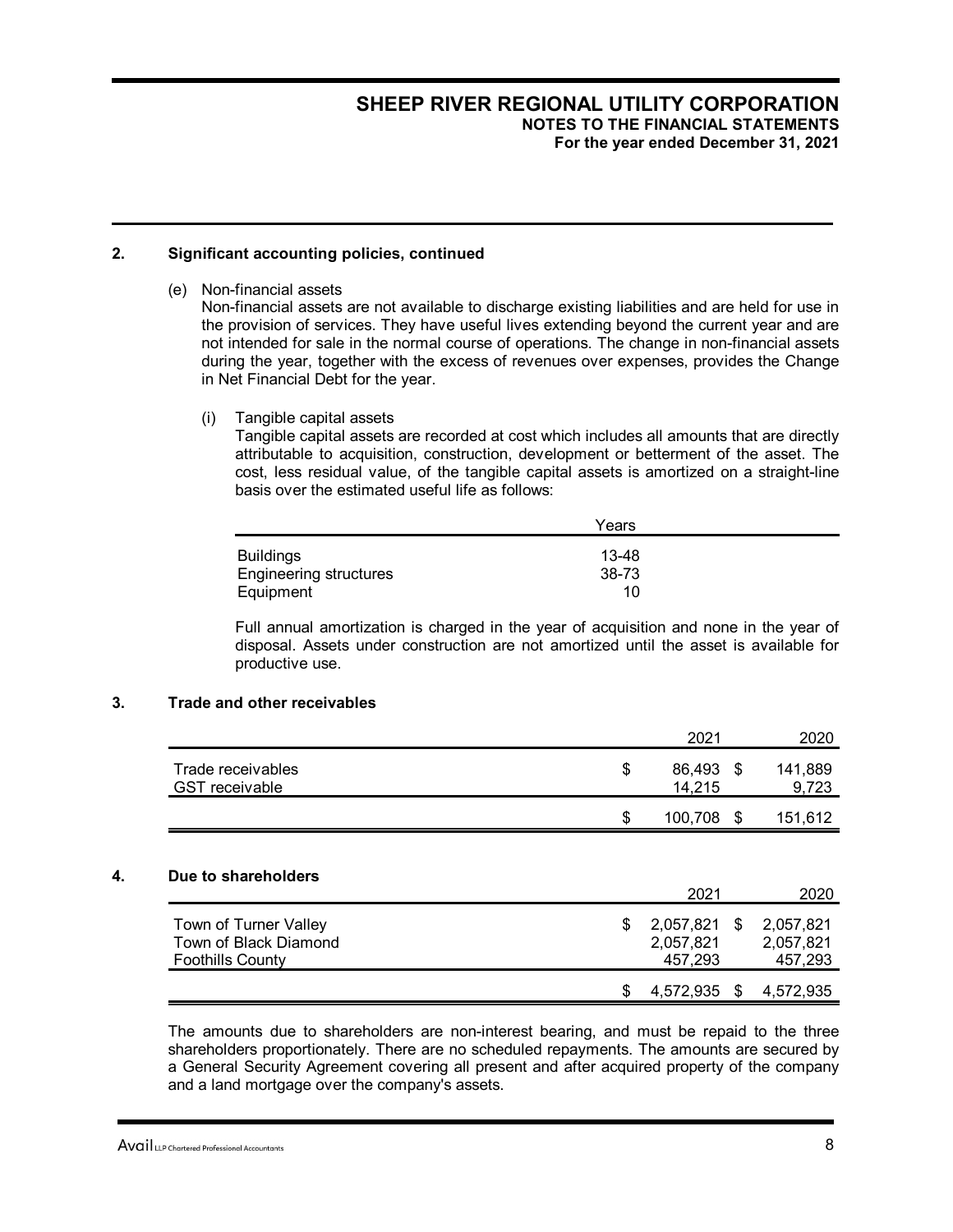**NOTES TO THE FINANCIAL STATEMENTS For the year ended December 31, 2021**

### **5. Accumulated surplus**

**6. Reserves**

Accumulated surplus consists of internally restricted and unrestricted amounts, equity in tangible capital assets, and share capital as follows:

|                                                                                                                                                   | 2021                                                | 2020                                     |
|---------------------------------------------------------------------------------------------------------------------------------------------------|-----------------------------------------------------|------------------------------------------|
| Unrestricted surplus<br>Internally restricted surplus (reserves) (note 6)<br>Equity in tangible capital assets (note 7)<br>Share capital (note 8) | \$<br>4,702 \$<br>419,666<br>4,470,472<br>20        | 2,528<br>329,666<br>4,661,566<br>20      |
|                                                                                                                                                   | \$<br>4,894,860                                     | \$<br>4,993,780                          |
| <b>Reserves</b>                                                                                                                                   | 2021                                                | 2020                                     |
| Capital expenditures                                                                                                                              | \$<br>419,666                                       | \$<br>329,666                            |
| Equity in tangible capital assets                                                                                                                 | 2021                                                | 2020                                     |
| Tangible capital assets<br>Accumulated amortization<br>Due to shareholders                                                                        | \$<br>10,279,725 \$<br>(1, 236, 318)<br>(4,572,935) | 10,255,298<br>(1,020,797)<br>(4,572,935) |
|                                                                                                                                                   | \$<br>4,470,472 \$                                  | 4,661,566                                |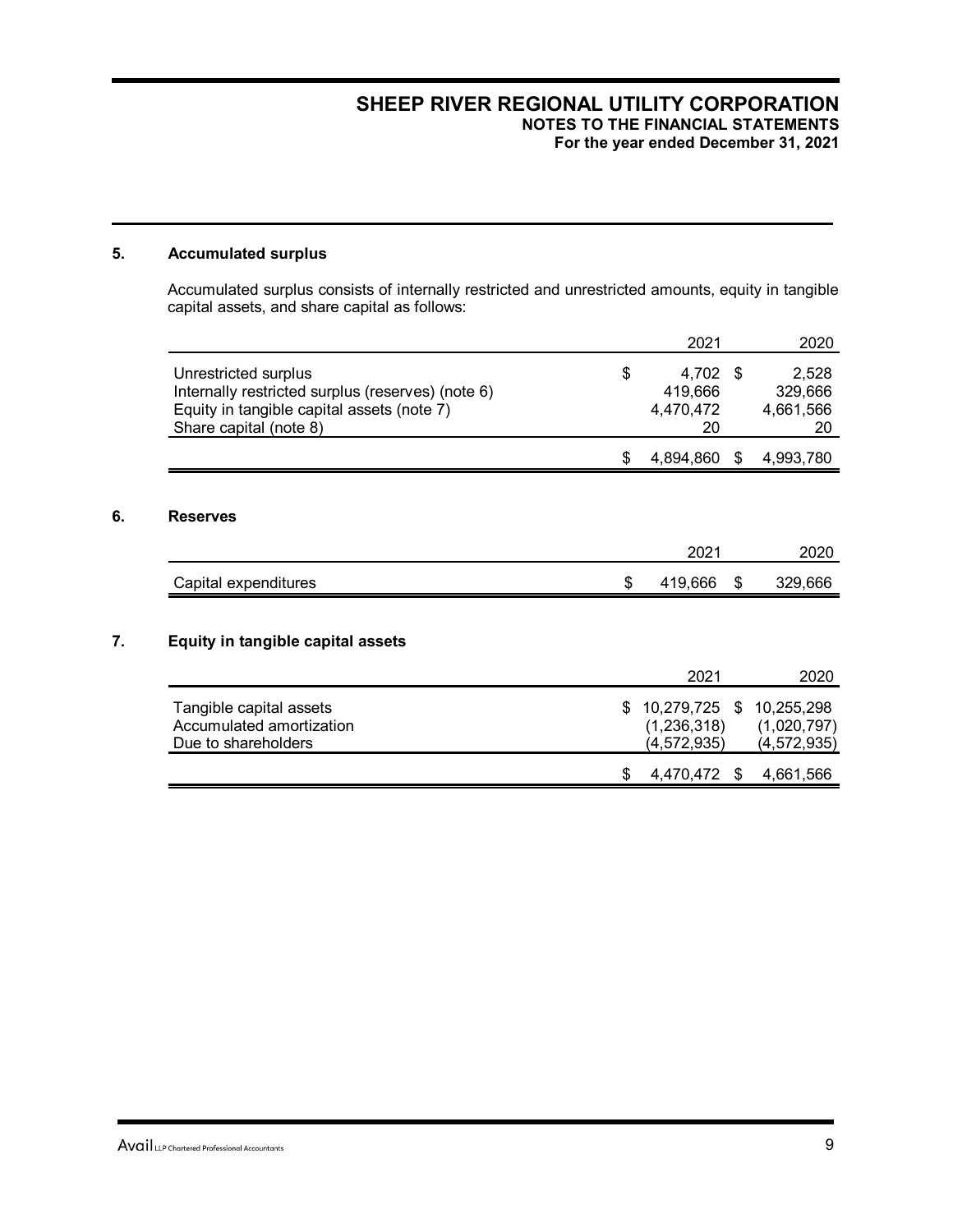**NOTES TO THE FINANCIAL STATEMENTS For the year ended December 31, 2021**

### **8. Share capital**

#### Authorized

| Unlimited Class A Common Voting Shares        |
|-----------------------------------------------|
| Unlimited Class B Common Voting Shares        |
| Unlimited Class C Common Voting Shares        |
| Unlimited Class D Common Non-Voting Shares    |
| Unlimited Class E Common Non-Voting Shares    |
| Unlimited Class F Common Non-Voting Shares    |
| Unlimited Class G Preferred Non-Voting Shares |
| Unlimited Class H Preferred Non-Voting Shares |
| Unlimited Class I Preferred Non-Voting Shares |

### Issued

|                 |                                                                                                                                      | 2021                                   |    | 2020                          |
|-----------------|--------------------------------------------------------------------------------------------------------------------------------------|----------------------------------------|----|-------------------------------|
| 45<br>10<br>100 | 45 Class A - Town of Turner Valley<br>Class A - Town of Black Diamond<br>Class A - Foothills County<br>Class B - Village of Longview | \$<br>4.50 \$<br>4.50<br>1.00<br>10.00 |    | 4.50<br>4.50<br>1.00<br>10.00 |
|                 |                                                                                                                                      | 20.00                                  | -S | 20.00                         |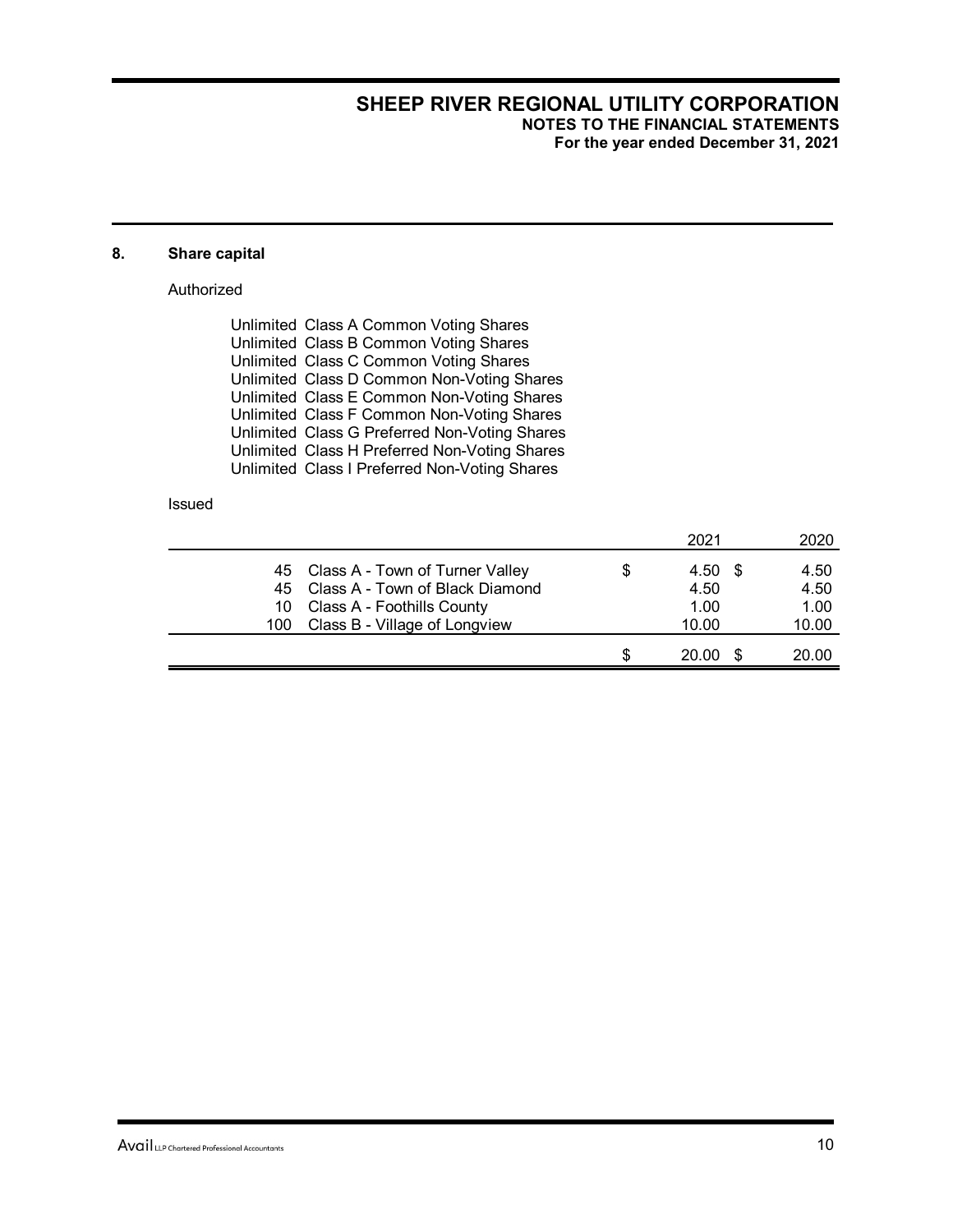**NOTES TO THE FINANCIAL STATEMENTS For the year ended December 31, 2021**

### **9. Related party transactions**

Foothills County, the Town of Turner Valley, the Town of Black Diamond and the Village of Longview are shareholders of the company and, as such, have been identified as related parties.

Water requisitions are based on the budgeted net operating costs of the company and are allocated among the shareholders based on actual service utilization during the year. Capital requisitions are based on current year's capital acquisitions. Legal fees paid during the year to cover shortfall on DRP funding were charged back to the shareholders. Water, capital requisitions, and legal fees charged to shareholders are as follows:

|                                                                           | 2021                         |      | 2020                         |
|---------------------------------------------------------------------------|------------------------------|------|------------------------------|
| Town of Black Diamond<br>Town of Turner Valley<br><b>Foothills County</b> | 578.903<br>458.361<br>54.835 | - \$ | 450,226<br>314,899<br>31,629 |
|                                                                           | 1.092.099                    | S    | 796.754                      |

Expenses charged by the shareholders are as follows:

|                                                                                                                                           | 2021                            |     | 2020                      |
|-------------------------------------------------------------------------------------------------------------------------------------------|---------------------------------|-----|---------------------------|
| Town of Turner Valley<br><b>Foothills County</b>                                                                                          | \$<br>375,347<br>291,733        | \$  | 94,096<br>309,050         |
|                                                                                                                                           | \$<br>667,080                   | \$  | 403,146                   |
|                                                                                                                                           |                                 |     |                           |
|                                                                                                                                           | 2021                            |     | 2020                      |
| Trade and other receivables include amounts receivable from:<br>Town of Black Diamond<br>Town of Turner Valley<br><b>Foothills County</b> | \$<br>46,657<br>35,529<br>4,308 | -\$ | 72,542<br>59,504<br>9,843 |
|                                                                                                                                           | \$<br>86,494                    | \$  | 141,889                   |
| Accounts payable and accrued liabilities include amounts payable to:<br>Town of Turner Valley<br><b>Foothills County</b>                  | \$<br>27,492 \$<br>24,095       |     | 24,498<br>25,740          |
|                                                                                                                                           | \$<br>51,587                    | S   | 50,238                    |

These transactions are in the normal course of operations and have been valued in these financial statements at the exchange amount which is the amount of consideration established and agreed to by the related parties.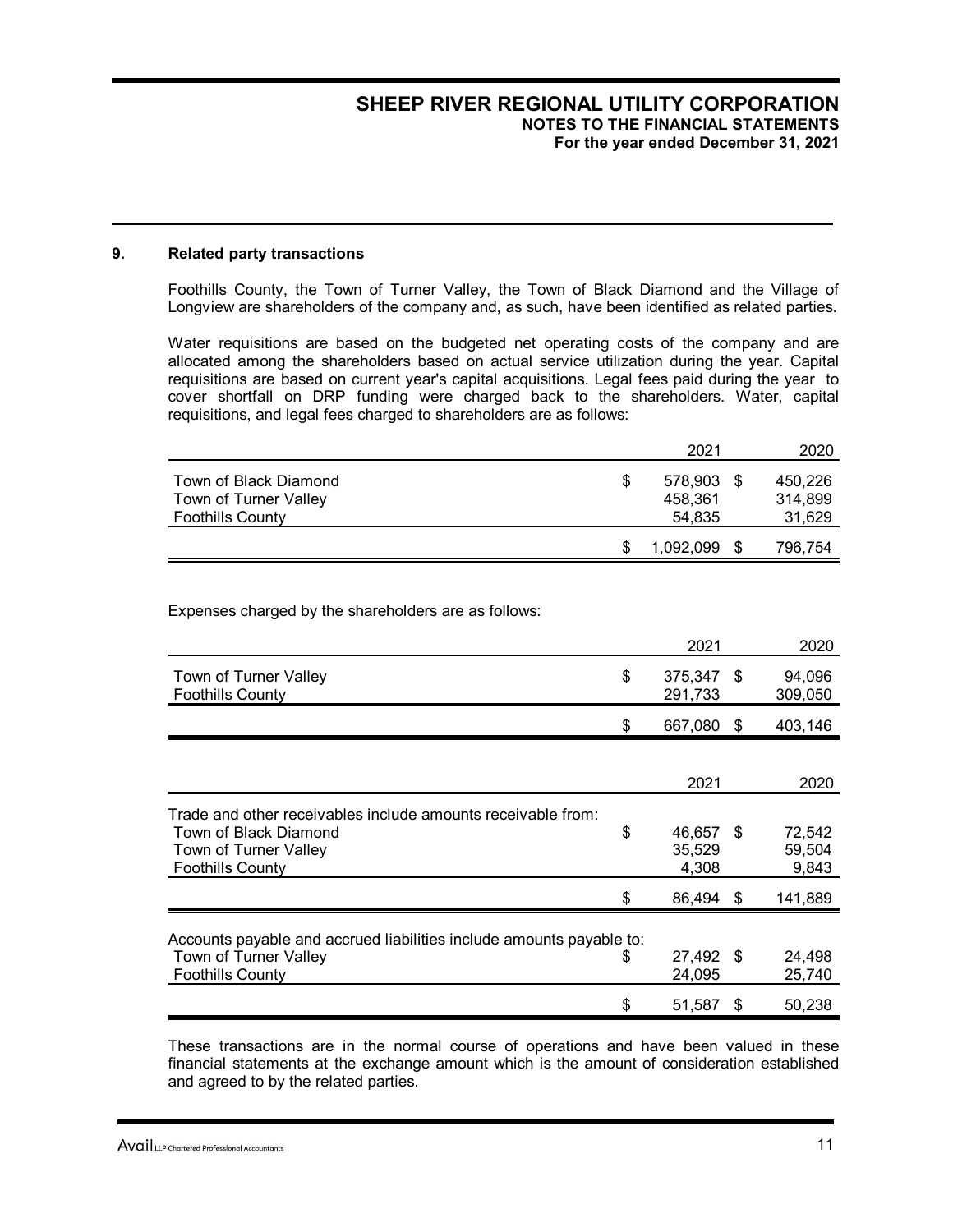**NOTES TO THE FINANCIAL STATEMENTS For the year ended December 31, 2021**

### **10. Budget amounts**

The 2021 budget was approved by the company and has been reported in the financial statements for information purposes only. The budget amounts have not been audited, reviewed, or otherwise verified.

| Budgeted surplus per financial statements |                                               |     | 5.352                   |
|-------------------------------------------|-----------------------------------------------|-----|-------------------------|
| Less:                                     | Capital expenditures<br>Transfers to reserves |     | (108,000)<br>(102, 849) |
| Add:                                      | Amortization                                  |     | 205,697                 |
| Equals: budgeted surplus                  |                                               | 200 |                         |

### **11. Economic dependence**

Substantially all of the revenues derived by the company are from shareholders. As a result, the company is economically dependent on its shareholders in order to generate operating cash flow and for the continued viability of the business.

#### **12. Financial instruments**

The company's financial instruments consist of trade and other receivables and accounts payable and accrued liabilities. It is management's opinion that the company is not exposed to significant interest or currency risks arising from these financial instruments.

The carrying value of these financial instruments approximates their fair value.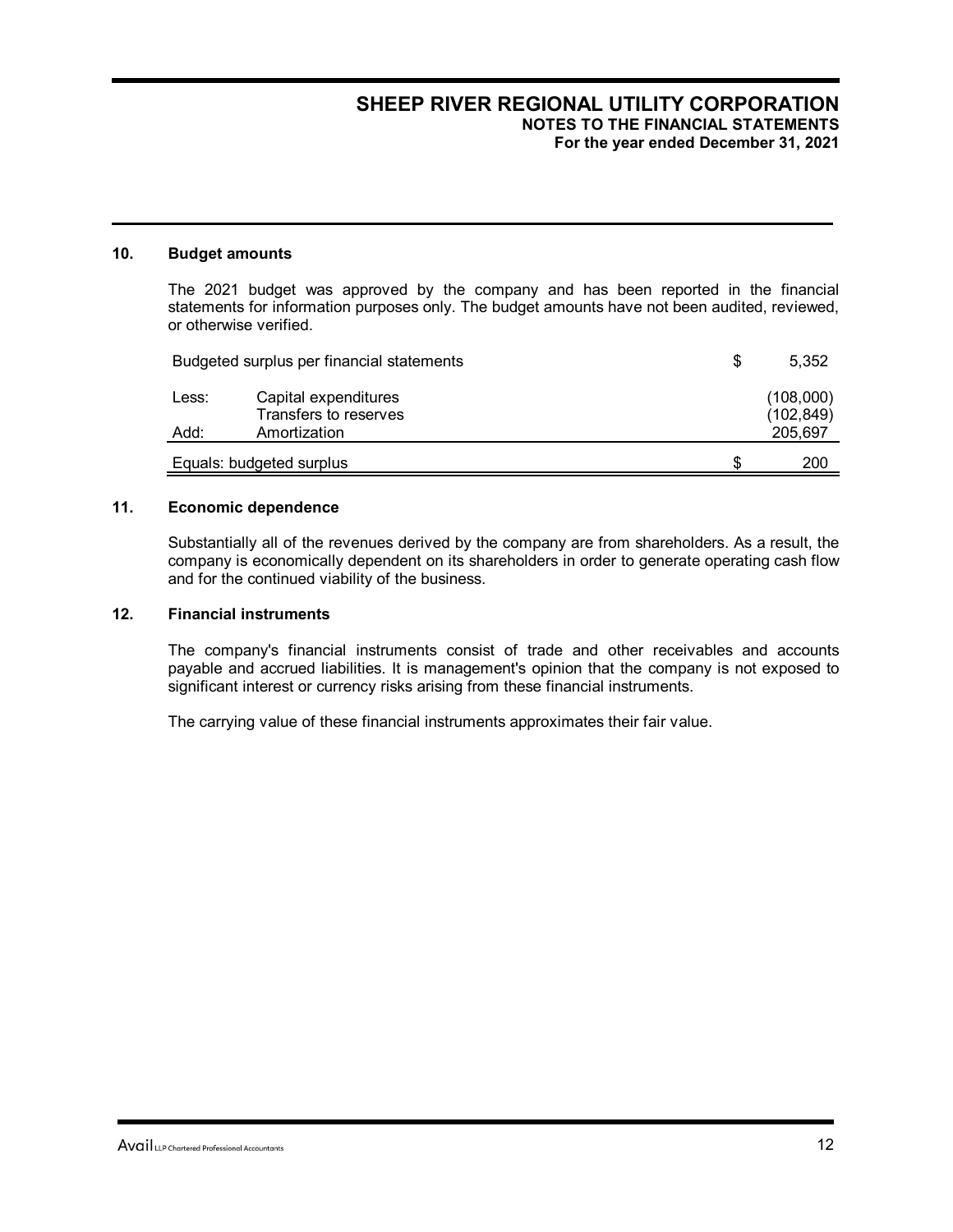**NOTES TO THE FINANCIAL STATEMENTS For the year ended December 31, 2021**

### **13. COVID-19**

Events have occurred as a result of the COVID-19 (coronavirus) pandemic that have caused economic uncertainty. The duration and impact of the COVID-19 pandemic, as well as the effectiveness of government responses, remain unclear at this time.

Some of the key impacts include, but are not limited to, interruptions of production and supply chains, unavailability of personnel, reductions in revenue, decline in value of financial investments, disruptions or stoppages in non-essential travel, and the closure of facilities and businesses.

The company's revenues and expenses have remained comparable from the beginning of the pandemic to year end. Subsequent to year end, revenues have continued to be consistent and are expected to remain consistent in the year pending economic conditions. The company is following government guidelines and has developed policies to ensure the safety of employees is maintained. Management is not aware of any material impairments that will impact the financial assets or liabilities of the company due to the pandemic.

The situation is continually changing and the future impact on the entity is not readily determinable at this time.

### **14. Approval of financial statements**

These financial statements were approved by Board and Management.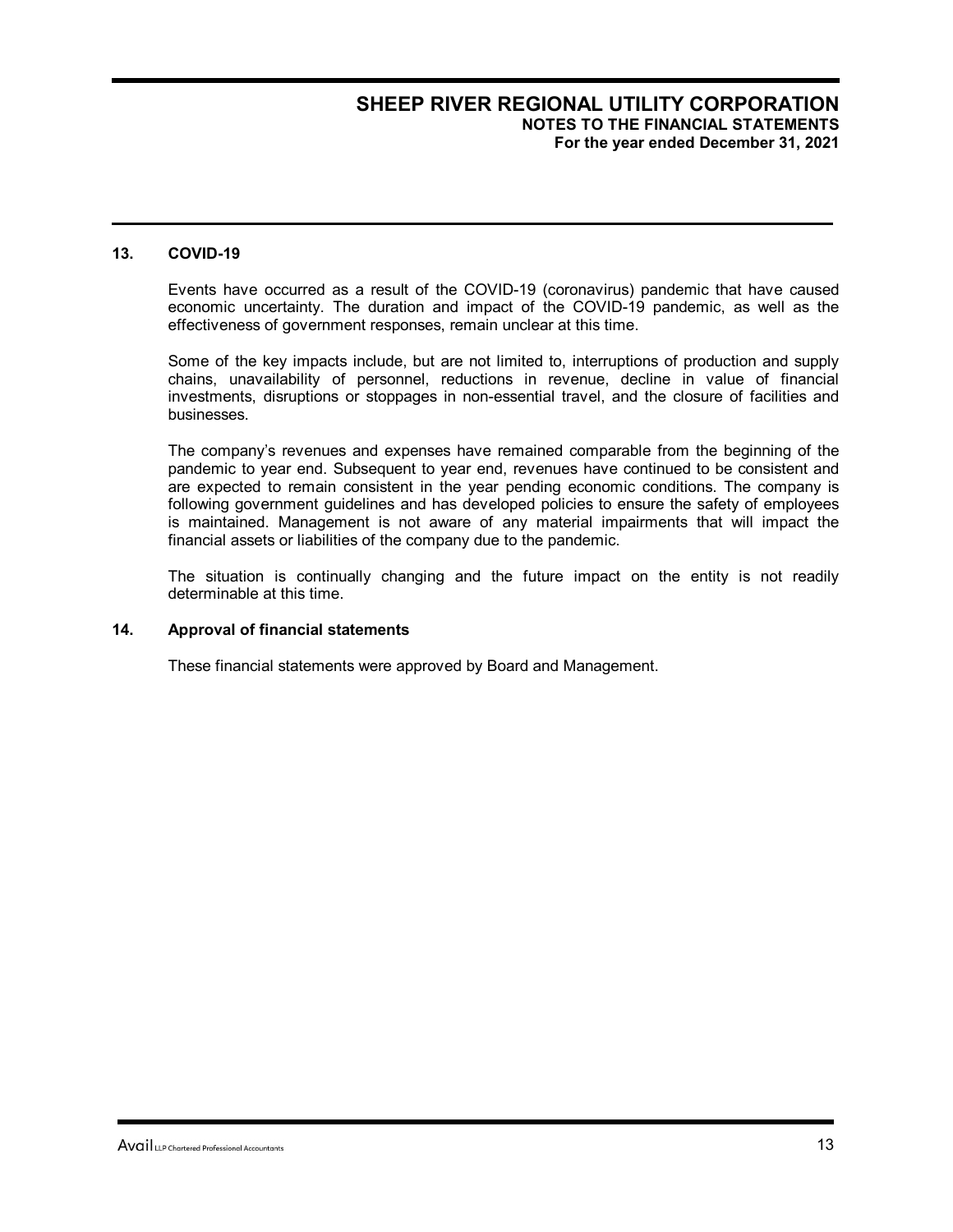**SCHEDULES TO THE FINANCIAL STATEMENTS For the year ended December 31, 2021**

| Schedule of tangible capital assets                                                   |      |            |                   |                                                        |  |                      |                         | Schedule 1           |  |
|---------------------------------------------------------------------------------------|------|------------|-------------------|--------------------------------------------------------|--|----------------------|-------------------------|----------------------|--|
|                                                                                       | Land |            | <b>Buildings</b>  | Machinery and<br>Engineered<br>structures<br>equipment |  |                      | 2021                    | 2020                 |  |
| Cost:<br>Balance, beginning of year<br>Acquisitions                                   | S    | 386.841 \$ | 1,053,089 \$      | 8.464.251 \$                                           |  | 351.115 \$<br>24,429 | 10,255,296 \$<br>24,429 | 10,181,478<br>73,820 |  |
| Balance, end of year                                                                  |      | 386,841    | 1,053,089         | 8,464,251                                              |  | 375,544              | 10,279,725              | 10,255,298           |  |
| <b>Accumulated amortization:</b><br>Balance, beginning of year<br>Annual amortization |      |            | 150.639<br>30,129 | 739,197<br>147,839                                     |  | 130,961<br>37,553    | 1,020,797<br>215,521    | 807,718<br>213,079   |  |
| Balance, end of year                                                                  |      |            | 180,768           | 887,036                                                |  | 168,514              | 1,236,318               | 1,020,797            |  |
| Net book value                                                                        | \$   | 386,841 \$ | 872,321 \$        | 7,577,215 \$                                           |  | 207,030 \$           | 9,043,407 \$            | 9,234,501            |  |
| 2020 net book value                                                                   | \$   | 386,841 \$ | 902,450 \$        | 7,725,054 \$                                           |  | 220.154 \$           | 9,234,499               |                      |  |